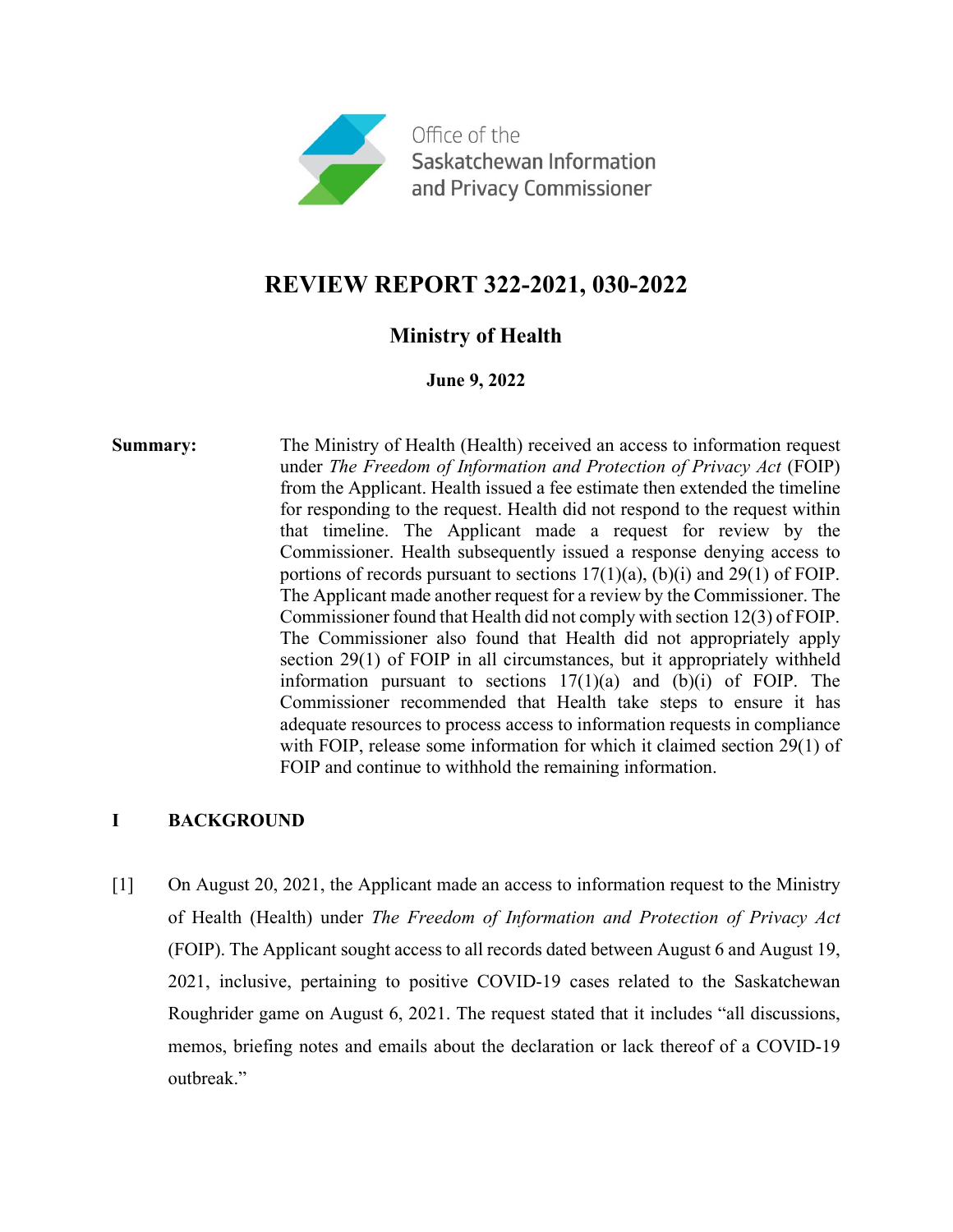- [2] Health responded to the request on September 9, 2021, noting that there are approximately 140 pages of responsive records and attached a fee estimate of \$240.00. It requested payment of 50% of the fee and stated that after payment of the deposit, it would continue to process the request. The Applicant paid the deposit on September 15, 2021.
- [3] On September 15, 2021, Health wrote to the Applicant advising that, pursuant to section 12 of FOIP, it was extending the time for its response to October 15, 2021.
- [4] On November 30, 2021, the Applicant filed a request for a review with this office, disputing Health's claim to a time extension and noting that Health had not responded to their request within the time required by FOIP. My office opened file 322-2021.
- [5] On January 10, 2022, Health issued a response pursuant to section 7 of FOIP stating that there were 47 pages of responsive records, not 140 pages as previously estimated. Health also stated that it was withholding portions of the records pursuant to sections  $17(1)(a)$ ,  $(b)(i)$  and 29(1) of FOIP.
- [6] On February 7, 2022, the Applicant filed a request for a review of the January 10, 2022 response disputing Health's fee estimate and the claim that portions of the records were exempt. My office opened file 030-2022. This Report deals with the issues raised in both files 322-2021 and 030-2022.
- [7] On February 11, 2022, Health issued a refund of the deposit paid by the Applicant.
- [8] On February 14, 2022, my office notified both parties of my intent to undertake a review of Health's timeline for responding to the request, extension of the timeline, fee estimate and decision to withhold portions of records pursuant to sections  $17(1)(a)$ , (b)(i), and 29(1) of FOIP.
- [9] Health provided my office with its submission on April 14, 2022. The Applicant did not file a submission.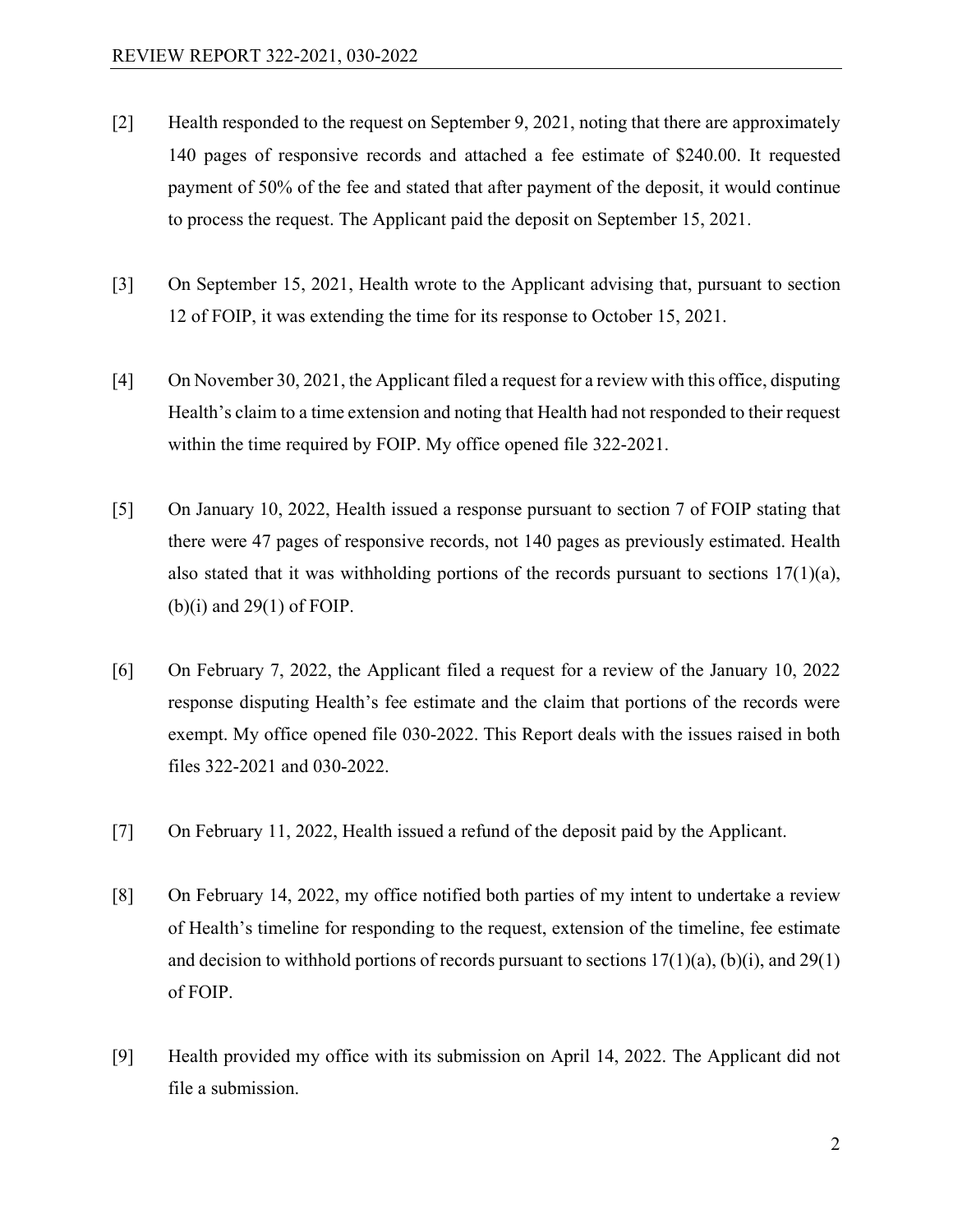[10] A copy of the index of records and Health's submission was provided to the Applicant on May 16, 2022. Subsequently, the Applicant stated that they are withdrawing their request that the fee estimate be reviewed.

## **II RECORDS AT ISSUE**

[11] Health identified 47 pages of responsive records. It granted access in full to 32 pages and withheld portions of 15 pages of records. The records at issue and the exemptions are described in the following table:

| Page $No(s)$ . | Description | Exemption(s) Applied           | Withheld In Full or In Part |
|----------------|-------------|--------------------------------|-----------------------------|
| 2, 3, 5, 6, 8, | Email       | Section 29 $(1)$ of FOIP       | In Part                     |
| 9, 13, 23, 46  |             |                                |                             |
| 35, 37, 38,    | Email       | Sections $17(1)(a)$ , $(b)(i)$ | In Part                     |
| 42             |             | of FOIP                        |                             |
| 36             | Email       | Section $17(1)(a)$ of          | In Part                     |
|                |             | <b>FOIP</b>                    |                             |
| 39             | Email       | Section $17(1)(b)(i)$ of       | In Part                     |
|                |             | <b>FOIP</b>                    |                             |

## **III DISCUSSION OF THE ISSUES**

## **1. Do I have jurisdiction?**

[12] Health is a "government institution" pursuant to section  $2(1)(d)(i)$  of FOIP. Therefore, I have jurisdiction to conduct this review.

#### **2. Did Health comply with section 12 of FOIP?**

[13] Section 7(2) of FOIP provides that government institutions must respond to an access to information request within 30 days of receiving it unless the deadline for the response was extended pursuant to section 12 of FOIP. Section 7(2) of FOIP states, in part: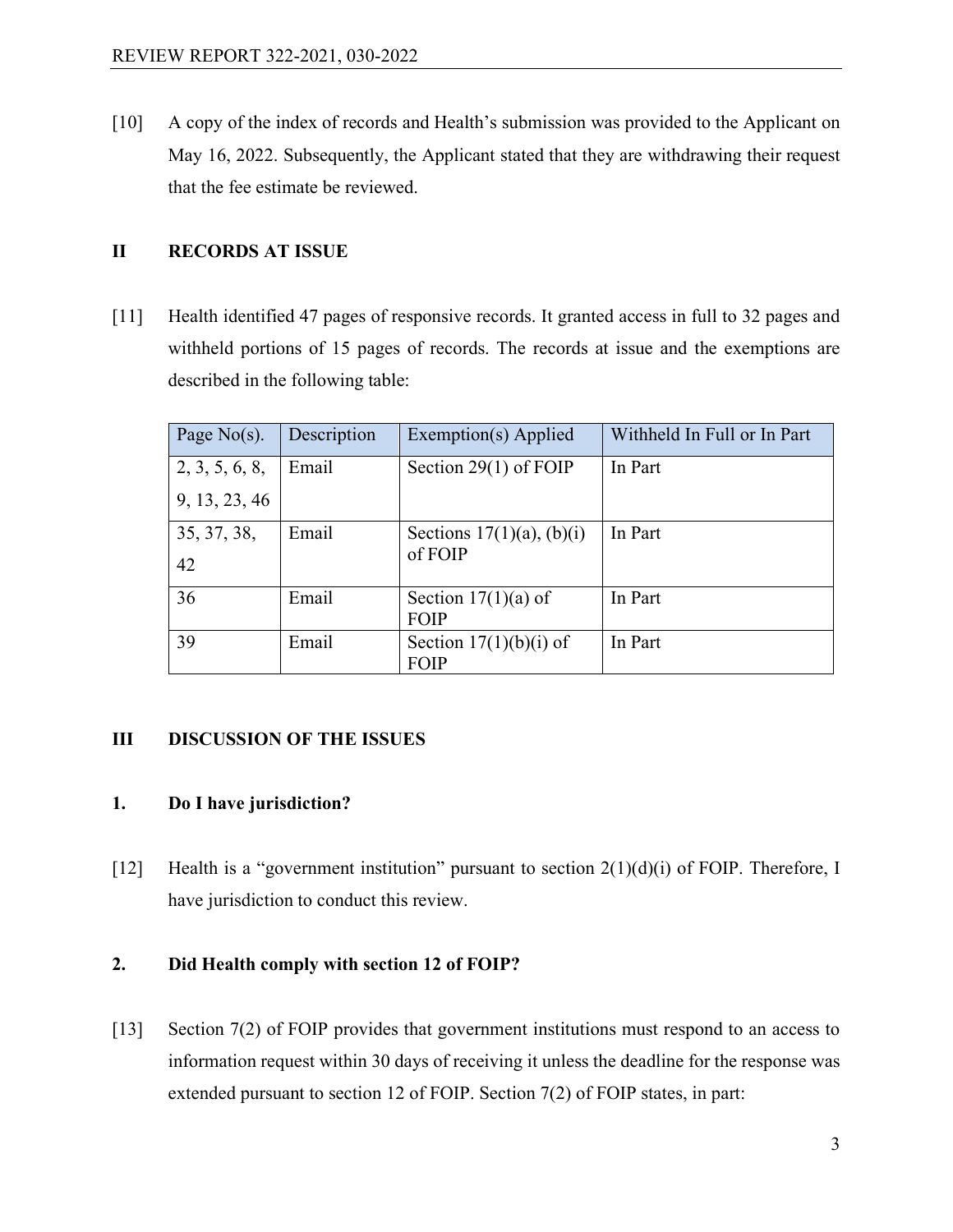**7**(2) The head shall give written notice to the applicant within 30 days after the application is made:

- [14] Section 12 of FOIP sets out the circumstances where a government institution can extend the initial 30-day deadline for a maximum of 30 days. If the deadline is extended for the maximum amount, the government institution has 60 days in total to respond.
- [15] Health's notice of the extension stated it was relying on sections  $12(1)(a)(ii)$ , (b) and (c) of FOIP. However, in its submission it clarified that it was only relying on sections 12(1)(b) and (c) of FOIP.
- [16] Sections 12(1)(b) and (c) of FOIP provide as follows:

**12**(1) The head of a government institution may extend the period set out in section 7 or 11 for a reasonable period not exceeding 30 days:

… (b) where consultations that are necessary to comply with the application cannot reasonably be completed within the original period; or

(c) where a third party notice is required to be given pursuant to subsection 34(1).

[17] Section 12(2) of FOIP requires a head to give notice of the extension within 30 days after the access to information request is made. Section 12(2) of FOIP provides:

> **12**(2) A head who extends a period pursuant to subsection (l) shall give notice of the extension to the applicant within 30 days after the application is made.

[18] Section 12(3) of FOIP states that once the timeline for responding to an access to information request has been extended, the government institution must respond to it within the period of the extension. Section 12(3) of FOIP provides:

> **12**(3) Within the period of extension, the head shall give written notice to the applicant in accordance with section 7.

[19] In this case, Health extended the timeline for responding to the access to information request to October 15, 2021, and therefore, it was required to respond by that date. However, Health did not respond until January 10, 2022. As Health did not respond to the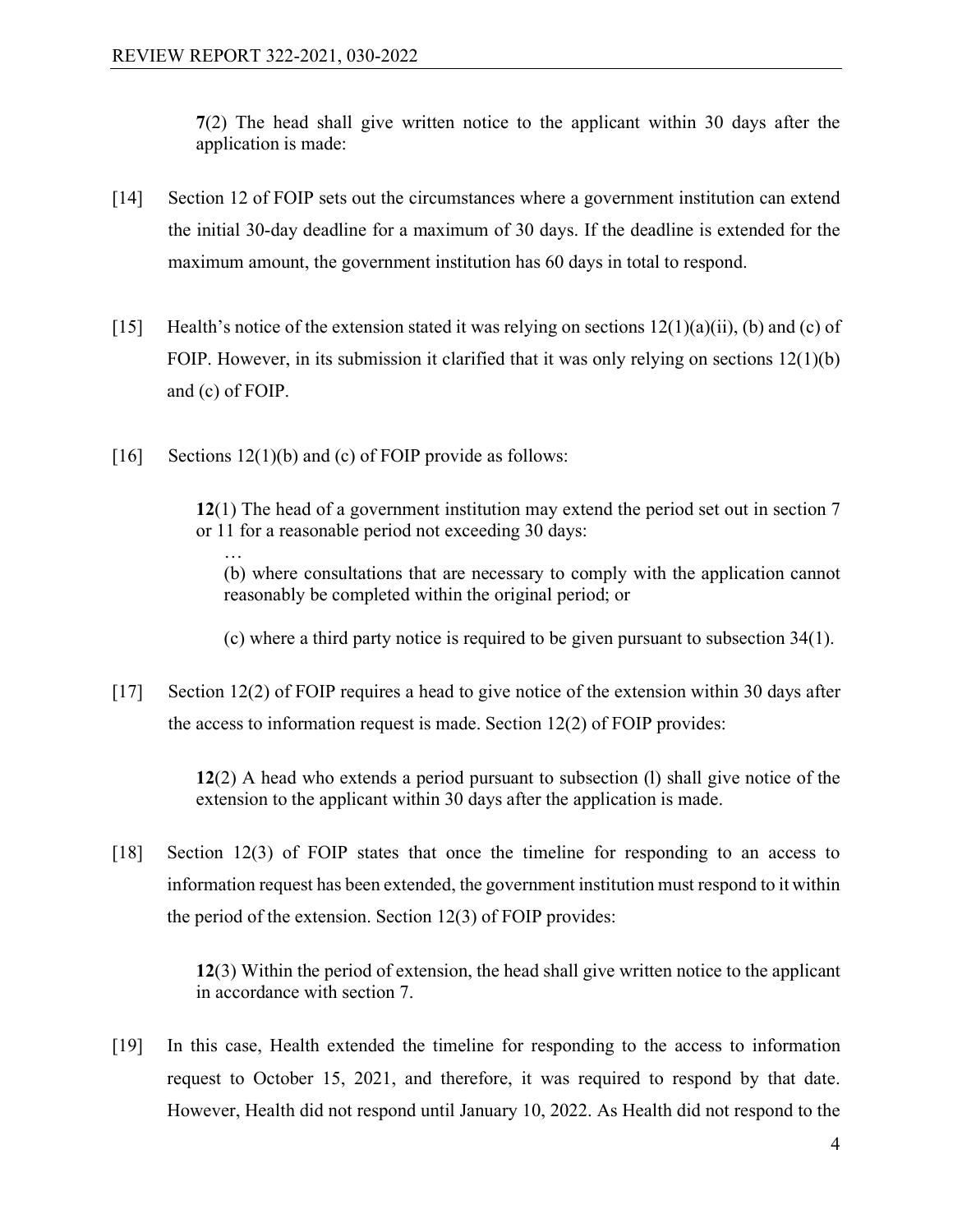Applicant's access to information request by October 15, 2021, regardless of whether it had appropriately extended the time for its response, I find that Health did not comply with section 12(3) of FOIP. In these circumstances, it is not necessary for me to decide whether Health complied with sections 12(1) and (2) of FOIP.

- [20] Health acknowledged that it did not respond within the legislated timeline. It explained that many factors contributed to the delay and noted that Health has and continues to take steps to alleviate some of the challenges faced while processing access to information requests. For example, it has hired a second Senior Policy Analyst and is evaluating its processes to ensure access to information requests are being responded to in a timely manner.
- [21] I find it concerning that, over the past several years, my office has continually needed to remind Health of its statutory obligation to meet legislated timelines. My office has done so, for example, in the following Review Reports: [Review Report 303-2021,](https://oipc.sk.ca/assets/foip-review_303-2021.pdf) [Review](https://canlii.ca/t/j9940)  [Report 082-2019, 083-2019,](https://canlii.ca/t/j9940) [Review Report 036-2018,](https://canlii.ca/t/hvx7z) [Review Report 209-2015 to 213-](https://canlii.ca/t/gn7bc) [2015,](https://canlii.ca/t/gn7bc) [Review Report 063-2015 to 077-2015,](https://oipc.sk.ca/assets/foip-review-063-2015-to-077-2015.pdf) [Review Report 115/2014,](https://oipc.sk.ca/assets/foip-review-115-2014.pdf) and [Review Report](https://oipc.sk.ca/assets/foip-review-090-2014.pdf)  [090-2014.](https://oipc.sk.ca/assets/foip-review-090-2014.pdf)
- [22] Even after hiring an additional Senior Policy Analyst and "taking steps to alleviate some of the challenges faced while processing access to information requests," Health continues to fail to comply with legislated timelines. I recommend that Health take its history of late responses more seriously, complete a review and report on its processes and staffing resources to my office within 90 days of this Report.

## **3. Did Health properly apply section 17(1)(a) of FOIP to the records?**

[23] Health applied section  $17(1)(a)$  of FOIP to information withheld on pages 35, 36, 37, 38, and 42. Section 17(1)(a) of FOIP is a discretionary exemption. It permits refusal of access in situations where release of a record could reasonably be expected to disclose advice, proposals, recommendations, analyses or policy options developed by or for a government institution or a member of the Executive Council. It provides: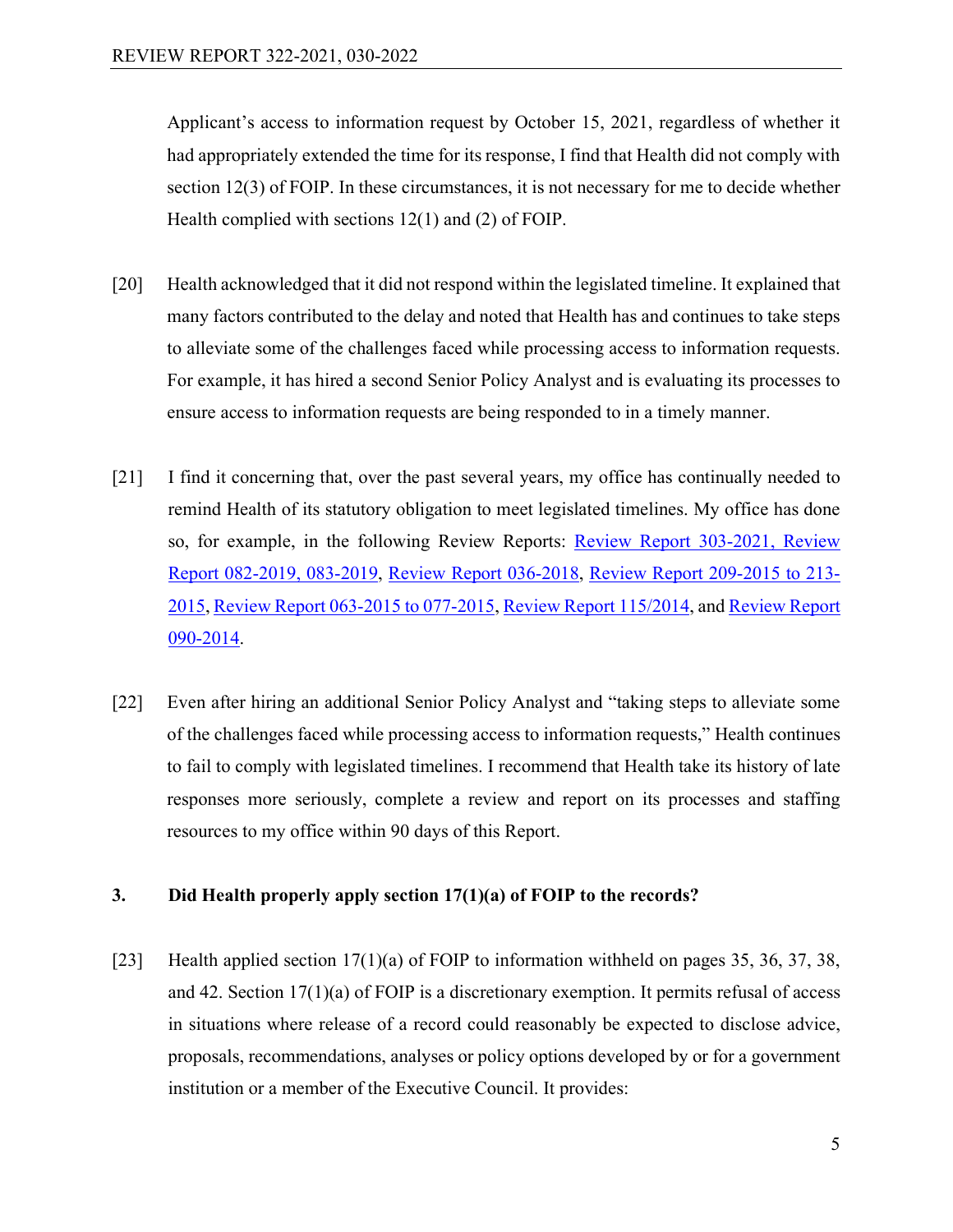**17**(1) Subject to subsection (2), a head may refuse to give access to a record that could reasonably be expected to disclose:

(a) advice, proposals, recommendations, analyses or policy options developed by or for a government institution or a member of the Executive Council;

- [24] My office uses the following two-part test to determine if section  $17(1)(a)$  of FOIP applies:
	- 1. Does the information qualify as advice, proposals, recommendations, analyses or policy options?
	- 2. Was the advice, proposals, recommendations, analyses and/or policy options developed by or for a government institution or a member of the Executive Council?

(*Guide to FOIP,* Chapter 4: "Exemptions from the Right of Access", Updated: April 30, 2021, at pp. 123 - 130 (*Guide to FOIP*, Ch. 4))

[25] In its submission, Health asserted:

Page 35, outlines a conversation Ministry employees are engaged in as part of their duties and responsibility to provide analysis. The discussion relates to the presentation, contents and definitions that can be found on a specific web page that is active on the government of Saskatchewan website. … The applicability of this exemption rests on the content of communication that capture advice being shared in the course of deliberations; evidently the guidance found on these pages is offered from one person to another, in order to reach a decision for a specific action to be taken.

As the email thread progresses onto pages 36 to 38, there are several captured recommendations put forward for a specific direction.

[26] As Health claimed that the withheld information is advice and recommendations, the following definitions from my office's *Guide to FOIP* are relevant here:

> **Advice** is guidance offered by one person to another. It can include the analysis of a situation or issue that may require action and the presentation of options for future action, but not the presentation of facts. Advice encompasses material that permits the drawing of inferences with respect to a suggested course of action, but which does not itself make a specific recommendation. It can be an implied recommendation. The "pros and cons" of various options also qualify as advice. It should not be given a restricted meaning. Rather, it should be interpreted to include an option that involves exercising judgement and skill in weighing the significance of fact. It includes expert opinion on matters of fact on which a government institution must make a decision for future action.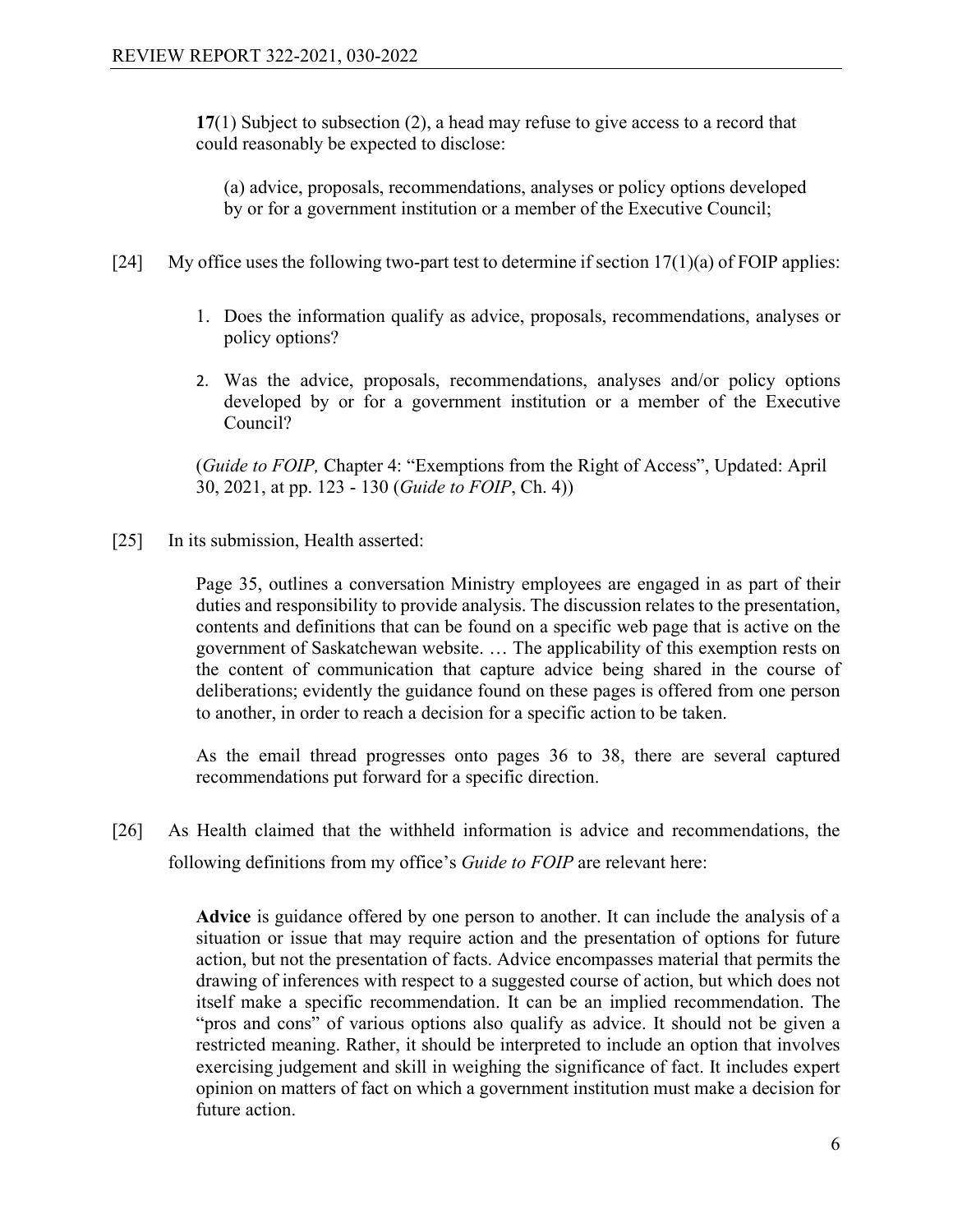…

Advice includes the views or opinions of a public servant as to the range of the policy options to be considered by the decision maker even if they do not include a specific recommendation on which option to take.

A **recommendation** is a specific piece of advice about what to do, especially when given officially; it is a suggestion that someone should choose a particular thing or person that one thinks particularly good or meritorious. Recommendations relate to a suggested course of action more explicitly and pointedly than "advice." It can include material that relates to a suggested course of action that will ultimately be accepted or rejected by the person being advised. It includes suggestions for a course of action as well as the rationale or substance for a suggested course of action. A recommendation, whether express or inferable, is still a recommendation.

(*Guide to FOIP*, Ch. 4, at pp. 124-125)

[27] I find that the information withheld pursuant to section  $17(1)(a)$  of FOIP qualifies as advice because the information includes general guidance about a communication strategy following a large gathering of people. Other withheld information qualifies as recommendations because it is specific advice about how to manage the communications. Therefore, I find that the first part of the test has been met. The advice and recommendations were developed by Health's staff for other senior staff within the ministry. Therefore, I find that the second part of the test has been met. For these reasons, I find that Health properly applied section 17(1)(a) of FOIP.

#### **4. Did Health properly apply section 17(1)(b)(i) of FOIP to the records?**

- [28] Health applied section  $17(1)(b)$  of FOIP to pages 35, 37, 38, 39, and 42. As I have already found that the information severed from pages 35, 37, 38 and 42 is exempt pursuant to section 17(1)(a) of FOIP, I need only consider whether the information severed from page 39 is exempt pursuant to section  $17(1)(b)(i)$  of FOIP.
- [29] Section  $17(1)(b)(i)$  of FOIP permits refusal of access in situations where release of a record could reasonably be expected to disclose consultations or deliberations involving officers or employees of a government institution.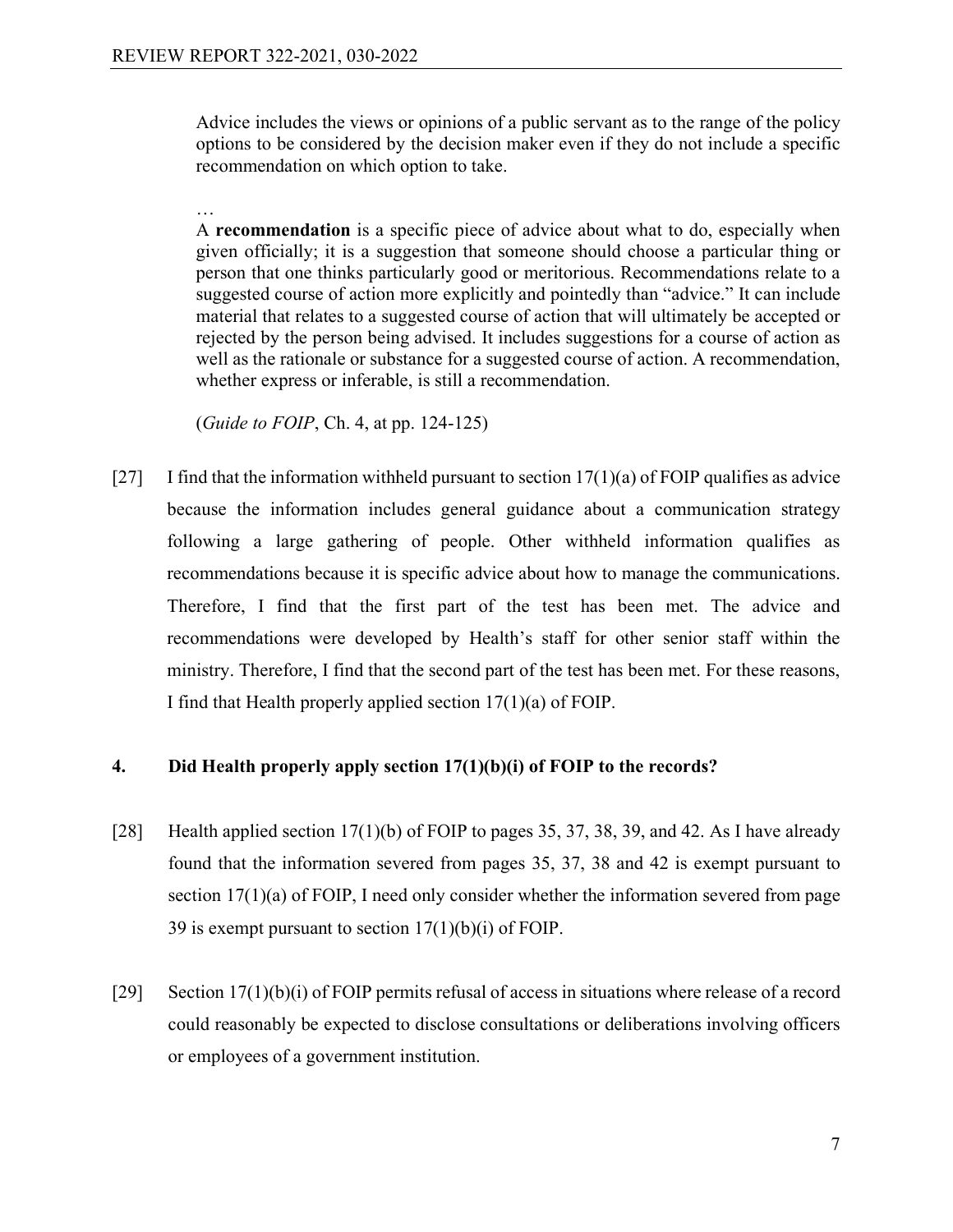…

- [30] The provision is intended to allow persons with decision-making responsibility to freely discuss the issues before them to arrive at well-reasoned decisions. The intent is to allow such persons to address an issue without fear of being wrong, looking bad, or appearing foolish if their frank deliberations were to be made public. However, the provision is not meant to protect the bare recitation of facts, without anything further.
- [31] Section  $17(1)(b)(i)$  of FOIP provides as follows:

**17**(1) Subject to subsection (2), a head may refuse to give access to a record that could reasonably be expected to disclose:

- (b) consultations or deliberations involving:
	- (i) officers or employees of a government institution;
- [32] My office uses the following two-part test when deciding whether section  $17(1)(b)(i)$  of FOIP applies:
	- 1. Does the record contain consultations or deliberations?
	- 2. Do the consultations or deliberations involve officers or employees of a government institution, a member of the Executive Council, or the staff of a member of the Executive Council?

(*Guide to FOIP*, Ch. 4, pp. 132-133)

[33] The definition of "deliberation" set out in my office's *Guide to FOIP* is relevant here.

Deliberation means:

- the action of deliberating (to deliberate: to weigh in mind; to consider carefully with a view to a decision; to think over); careful consideration with a view to a decision;
- the consideration and discussions of the reasons for and against a measure by a number of councillors.

(*Guide to FOIP*, Ch. 4, p. 132)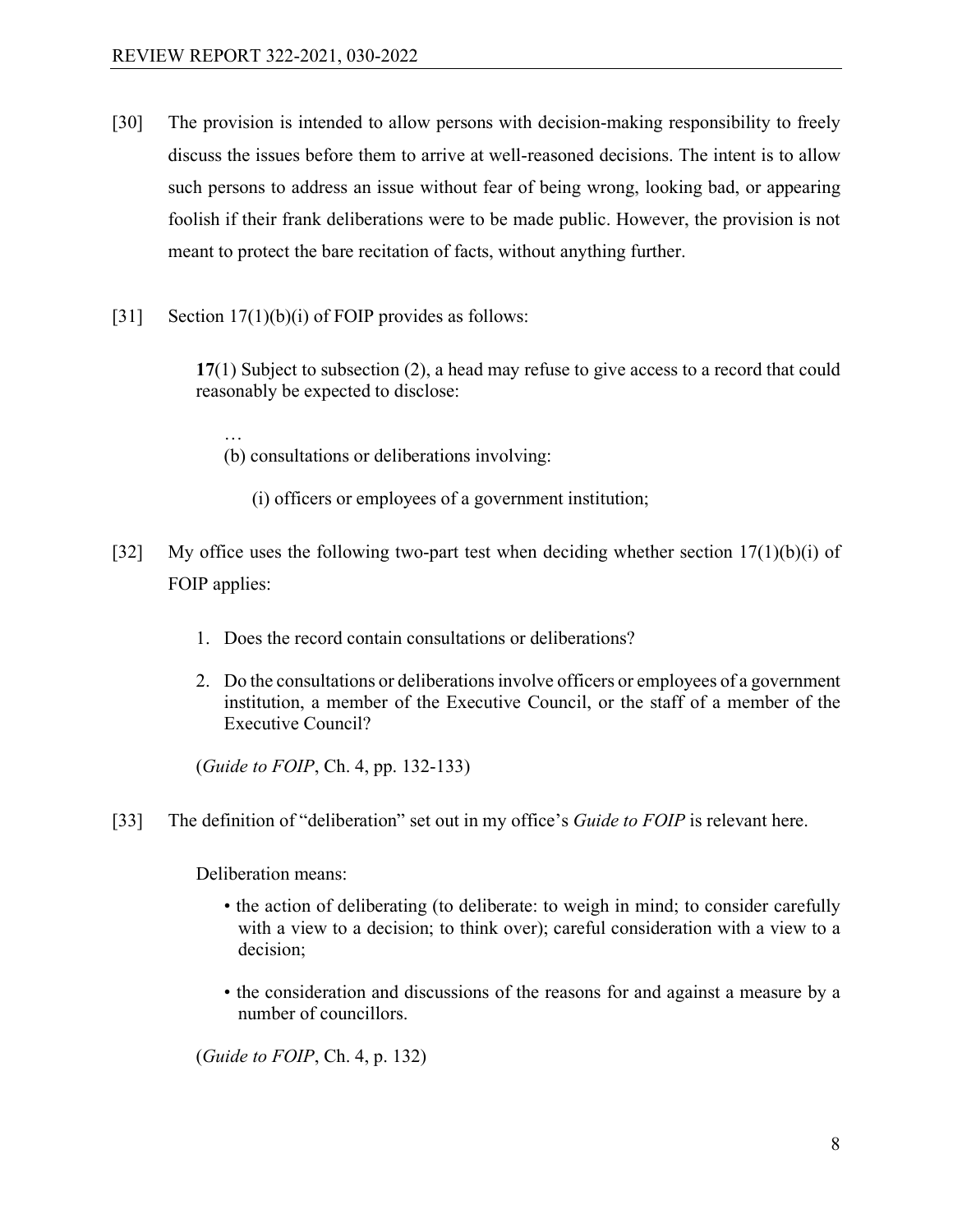[34] In its submission, Health asserted:

These pages were email correspondence between Ministry and SHA employees that included deliberations on a decision item that needed to be made regarding updates on an active website page. … Both Ministry and SHA employees expressed their views and engaged in deliberation with the sole purpose of making a decision.

To satisfy the second portion of the IPC's test, consultations must include officers or employees of a government institution. As previously outlined, these conversations included several Ministry employees who are tasked with providing subject matter input as well as have decision making capacity on issues such as this. Government employees within the identified areas of communications, epidemiology, and leadership are all a part of the conversation; their advice, opinions are both sought and expected in order to arrive at a decision thereby allowing action to be the end result of these deliberations. The Ministry respectfully submits the tests set out for application of  $17(1)(b)(i)$  have been met.

[35] I find that the withheld information on page 39 qualifies as a deliberation. While the text does not use language such as "for and against," the author of the email sets out their advice on the communications strategy, and statements or concerns about related matters that might impact the communications strategy. I also find that the deliberations involved officers or employees of a government institution. Therefore, I find that both parts of the test for the application of section  $17(1)(b)(i)$  of FOIP have been met in relation to the information withheld from page 39.

#### **5. Did Health properly apply section 29(1) of FOIP to the records?**

- [36] Health withheld names and email addresses of various individuals from pages 2, 3, 5, 6, 8, 9, 13, 23, and 46 pursuant to section 29(1) of FOIP. On page 46, Health also withheld an individual's name, their business title, and the name of their employer.
- [37] Section 29(1) of FOIP is a mandatory exemption that protects the privacy of individuals whose personal information may be contained in records that are responsive to a request made by someone else. Section 29(1) of FOIP requires a government institution to have the consent of the individual whose personal information is in the record prior to disclosing it (*Guide to FOIP*, Ch. 4 at p. 281).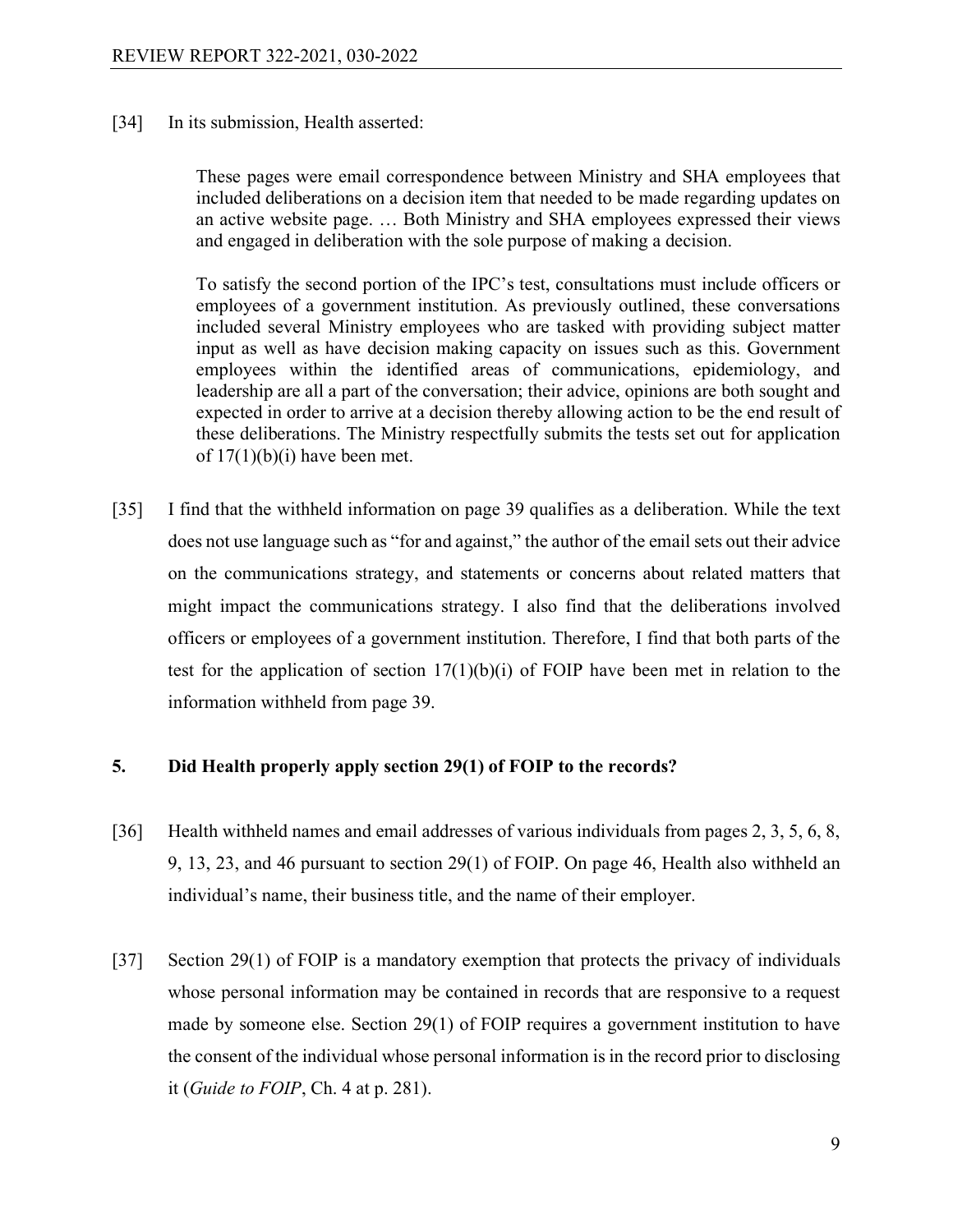[38] Section 29(1) of FOIP provides:

**29**(1) No government institution shall disclose personal information in its possession or under its control without the consent, given in the prescribed manner, of the individual to whom the information relates except in accordance with this section or section 30.

- [39] In order for section 29(1) of FOIP to apply, the withheld information must qualify as third party "personal information" as defined in section 24(1) of FOIP.
- [40] Section 24(1) of FOIP also provides some examples of the types of information that can be considered personal information. To qualify as personal information, the information must, 1) be about an identifiable individual, and 2) be personal in nature.
- [41] The list of examples of personal information in section 24(1) of FOIP is not exhaustive. Sections 24(1)(a) and (e) of FOIP are relevant here. They provide:

**24**(1) Subject to subsections (1.1) and (2), "personal information" means personal information about an identifiable individual that is recorded in any form, and includes:

(a) information that relates to the race, creed, religion, colour, sex, sexual orientation, family status or marital status, disability, age, nationality, ancestry or place of origin of the individual;

… (e) the home or business address, home or business telephone number, fingerprints or blood type of the individual;

- [42] Health asserted that section 29(1) of FOIP was applied to the names and email addresses of the identifiable personal information of non-government employees.
- [43] With one exception on page 6 that I will address below, the information severed from the records pursuant to section 29(1) of FOIP includes names, business emails, and job or position titles of individuals.
- [44] This is the type of information that one normally sees on a business card, business letter and business email correspondence, which does not relate to individuals in their personal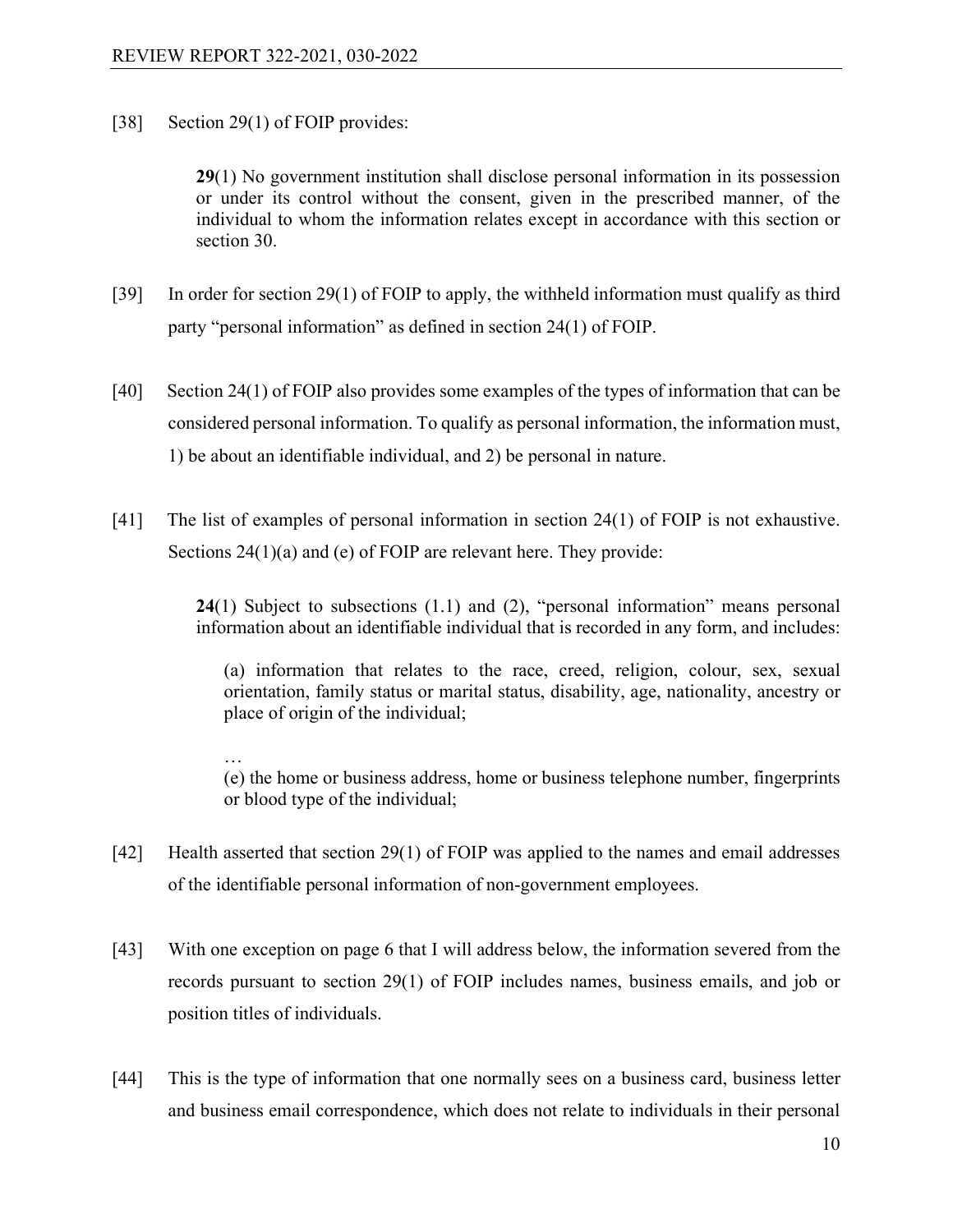capacity. It relates to individuals in their professional or business capacity and, therefore, it is not personal in nature. This approach to business card information is consistent with previous reports issued by my office. See, for example my office's Review Reports [301-](https://oipc.sk.ca/assets/foip-review-301-2019.pdf) [2019](https://oipc.sk.ca/assets/foip-review-301-2019.pdf) and [117-2018.](https://oipc.sk.ca/assets/foip-review-117-2018.pdf)

- [45] While the withheld information is about identifiable individuals, it does not qualify as personal information as defined in section 24(1) of FOIP because the information is not personal in nature. Therefore, I find that this information is not exempt pursuant to section 29(1) of FOIP.
- [46] The one exception to my finding is the information severed from page 2 (and duplicated on page 6). The withheld information is about an identifiable individual and while it appears in a business email, it is used in a statement about the individual's family status and is of a personal nature. Therefore, I find that the name of the individual that appears on page 2 (and duplicated on page 6) qualifies as personal information under section 24(1) of FOIP and it is exempt pursuant to section 29(1) of FOIP.

## **V FINDINGS**

- [47] I find that Health did not comply with section 12(3) of FOIP because it did not respond to the access to information request within the time extended deadline.
- [48] I find that Health properly applied section  $17(1)(a)$  of FOIP.
- [49] I find that Health properly applied section  $17(1)(b)(i)$  of FOIP.
- [50] I find that Health properly applied section 29(1) of FOIP to page 2 (and its duplicate on page 6).
- [51] I find that Health did not properly apply section 29(1) of FOIP to pages 3, 5, 8, 9, 13, 23, and 46.